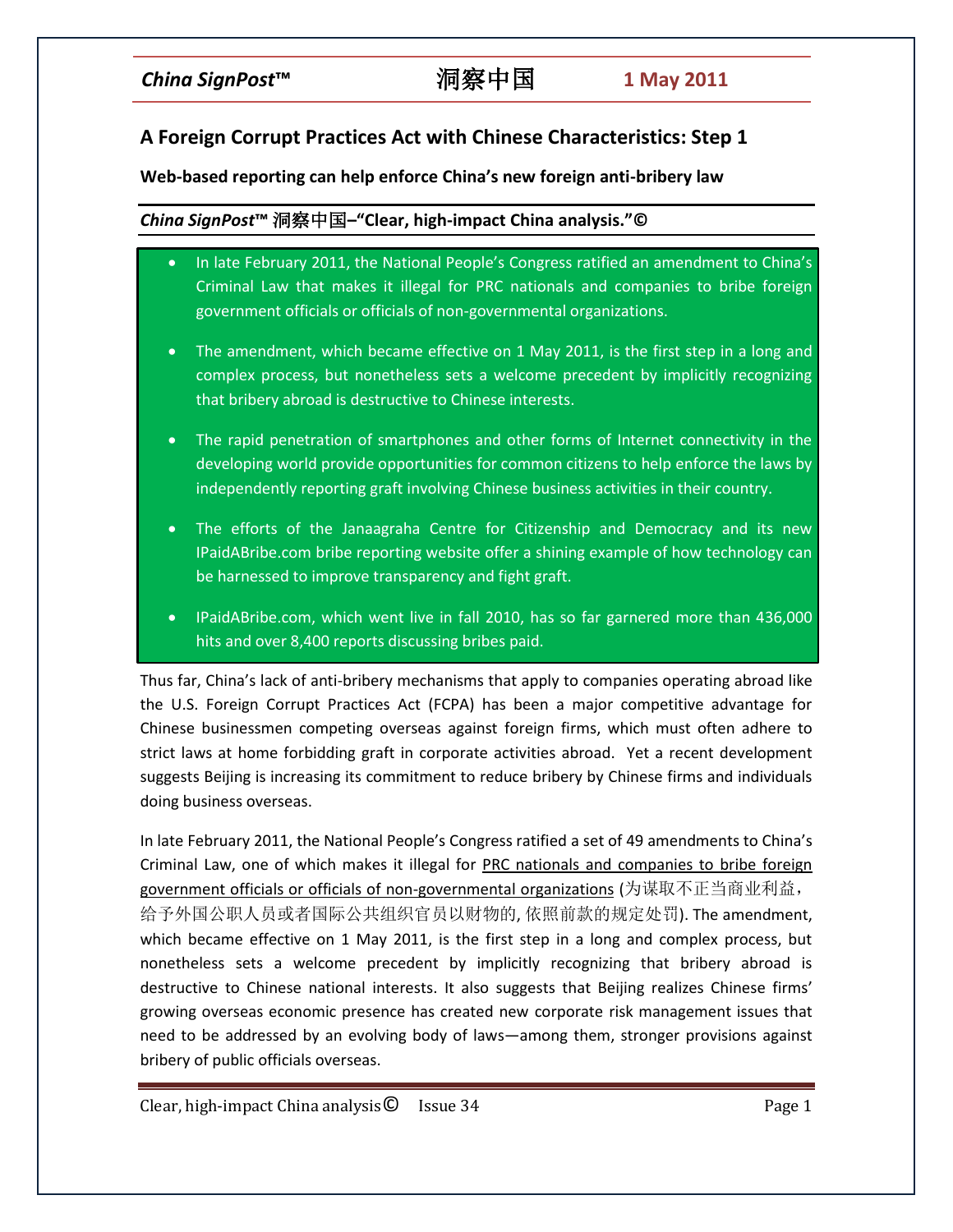# *China SignPost***™** 洞察中国 **1 May 2011**

Large loopholes remain—for example, the fact that bribing business partners other than government or NGO officials is still not explicitly criminalized—and the amendment's vague language leaves substantial leeway for potential bribers to find ways to abide by the "letter" of the law but still sweeten the pot for government officials in ways that would not pass muster in countries such as the U.S., UK, France, Japan, and South Korea, which have all ratified the OECD Convention on Combating Bribery of Foreign Public Officials in International Business Transactions.

For instance, a briber could pay a private middleman, who could then "independently" transfer the funds or gift to the intended government recipient. Tightening the amendment's language regarding intent and more concretely specifying what exactly constitutes a bribe and who is a "public official" will be essential steps to make the law an effective anti-bribery tool. More explicit language can make the law more easily enforceable and also help reduce the risk of prosecutors potentially abusing a vaguely worded legal statute to pursue anti-corruption cases driven by politics rather than legal merit. As in so many other areas, the new law faces substantial challenges from the Chinese central government's tendency to pass detailed and often enlightened laws but then prove unable or unwilling to enforce them fully and systematically in practice.

Enforcing the new law poses major challenges because we do not expect corrupt foreign officials to suddenly begin turning in Chinese businessmen who offer bribes. It is equally unlikely that the bribers themselves will suddenly begin self-policing.

Rather, using technology to tap into civil society in places where Chinese firms make overseas investments can help enforce China's new anti-bribery amendment. The rapid penetration of smartphones and other forms of Internet connectivity in the developing world provide opportunities for the common citizens most harmed by graft to report suspected graft by Chinese businesses and their local partners.

The efforts of the Janaagraha Centre for Citizenship and Democracy and its new IPaidABribe.com bribe reporting website offer a shining example of how technology can be harnessed to improve transparency and fight graft. IPaidaBribe.com, which went live in fall 2010, has so far received more than 436,000 hits and over 8,400 reports discussing bribes paid. According to Janaagraha, IPaidABribe.com allows citizens to anonymously report bribes they or their family and friends were forced to pay as well as instances where people resisted bribe payments or did not have to pay bribes because of good government systems or honest officials. The site's founders seek to have this grassroots reporting on the nature, number, pattern, types, locations and frequency of actual corrupt acts and values of bribes will add up to a valuable base of knowledge that will help fight corruption.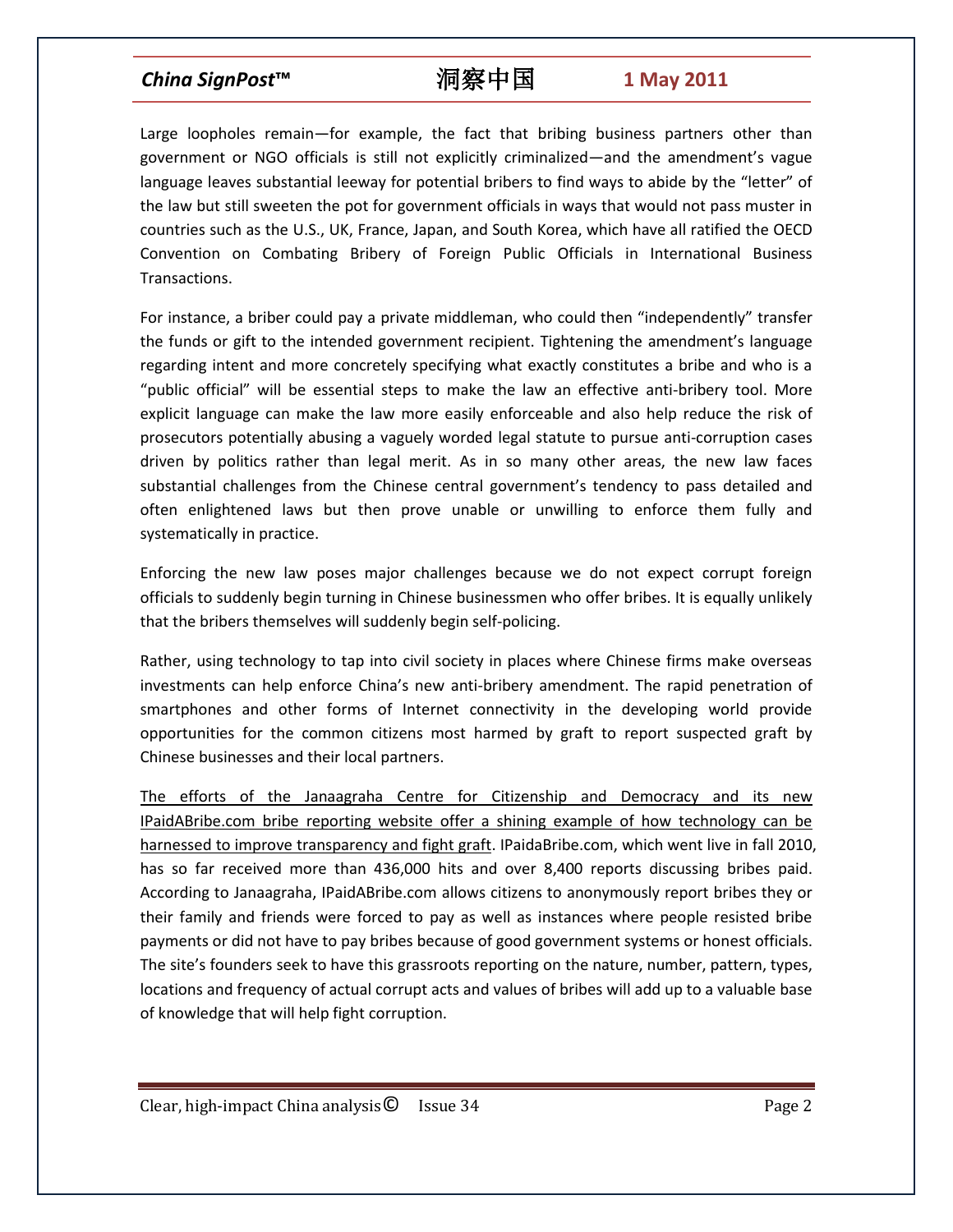# *China SignPost***™** 洞察中国 **1 May 2011**

## **How can citizen-based reporting initiatives like IPaidABribe.com help China enforce its new foreign anti-bribery amendment?**

Technology-based initiatives for improving governance empower citizens and present opportunities to analyze relevant data in new ways and use the products of this analysis to quickly design and implement much more effective anti-corruption efforts. To be sure, challenges will arise in finding the ways to efficiently collect and analyze data while also ensuring privacy.

One of the most important elements is to make it possible for Chinese workers overseas as well as local citizens to use a secure website to anonymously report details of potential corrupt activities they have witnessed. **Exhibit 1** (below) shows a snapshot of IPaidABribe.com's reporting site layout, which is visually simple, captures vital details, and preserves the reporter's anonymity, an essential step to protect him or her from possible retribution.

## **Exhibit 1: IPaidABribe.com reporting page layout**

|                                   | <b>I PAID A BRIBE</b>                 |  |                                                                                 |                    |                                 |  |
|-----------------------------------|---------------------------------------|--|---------------------------------------------------------------------------------|--------------------|---------------------------------|--|
| I paid a bribe                    | I didn't pay a bribe                  |  | I didn't have to pay a bribe                                                    |                    | I don't want to pay a bribe     |  |
|                                   |                                       |  |                                                                                 | <b>Transaction</b> |                                 |  |
| <b>City</b><br><b>Select City</b> | $\blacktriangledown$                  |  | <b>Departments</b><br>Registration departme                                     |                    | Select Transaction<br>$\forall$ |  |
|                                   |                                       |  |                                                                                 |                    |                                 |  |
| <b>Amount Paid</b>                |                                       |  | <b>Date Paid</b>                                                                |                    | <b>Office Location</b>          |  |
|                                   |                                       |  |                                                                                 |                    |                                 |  |
| <b>Bribe Type</b>                 |                                       |  |                                                                                 |                    |                                 |  |
| Personal                          | $\overline{\phantom{0}}$              |  |                                                                                 |                    |                                 |  |
| Tell us your story                |                                       |  | "Please do NOT report names. We aim to change processes not target individuals" |                    |                                 |  |
|                                   |                                       |  |                                                                                 |                    |                                 |  |
|                                   | Please enter the security code        |  |                                                                                 |                    |                                 |  |
|                                   |                                       |  |                                                                                 |                    |                                 |  |
|                                   |                                       |  |                                                                                 |                    |                                 |  |
|                                   | □ I agree to the terms and conditions |  |                                                                                 |                    |                                 |  |
| <b>SUBMIT</b>                     |                                       |  |                                                                                 |                    |                                 |  |

Source: IPaidABribe.com

Clear, high-impact China analysis © Issue 34 **Page 3** Page 3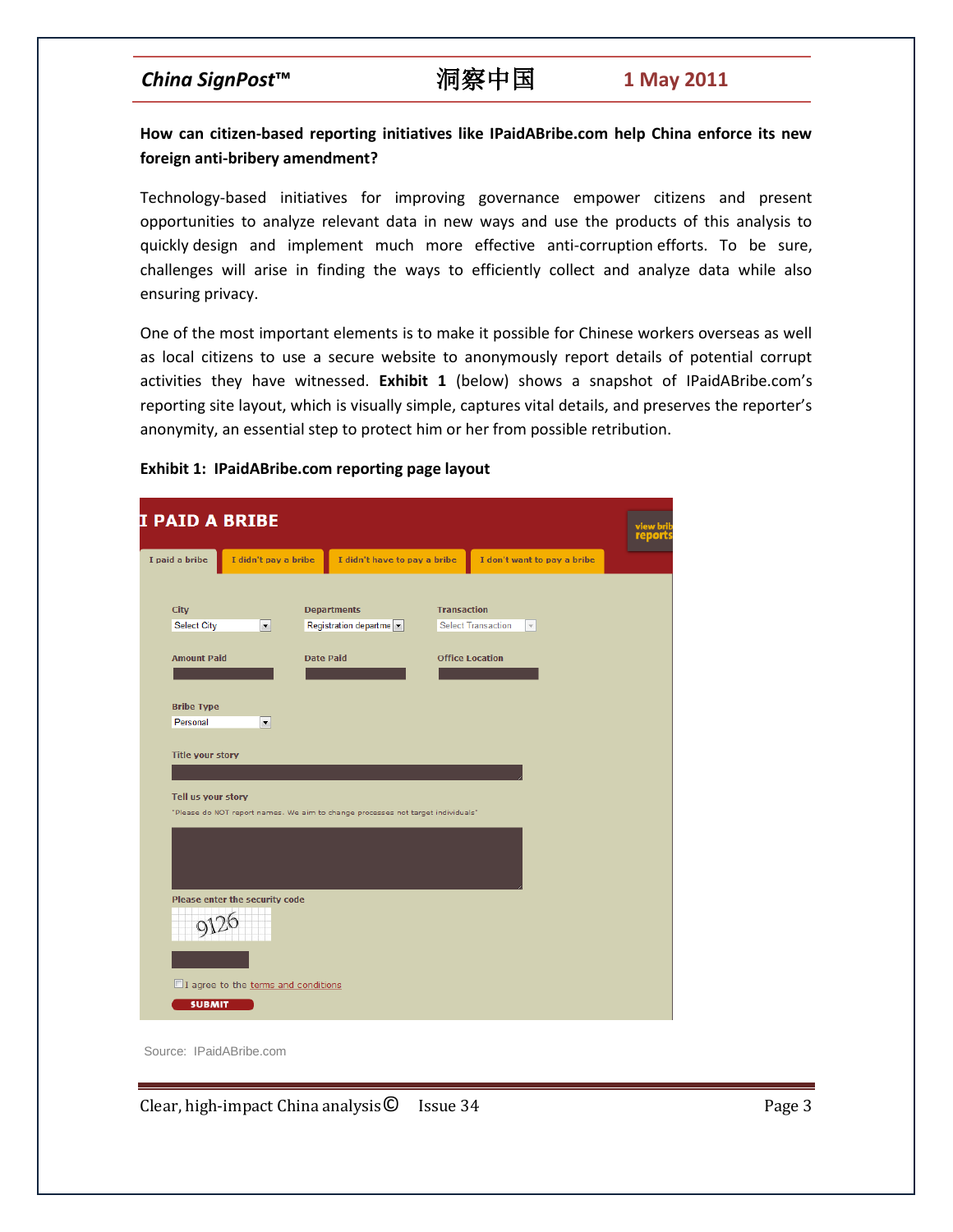# *China SignPost***™** 洞察中国 **1 May 2011**

The site will need to be multilingual (UN official languages: Chinese, English, French, Spanish, Russian, and Arabic) and smartphone friendly, since people without home computers may still possess advanced mobile phones. Sub-Saharan Africa already has millions of smartphone subscribers who use the devices as their main Internet access point, and smartphones could command 30-40% of the mobile phone market in the region within a few years, according to AfricaNext.

Additional vital questions are: (1) who will manage the site and (2) how to compartmentalize information if Chinese netizens begin using the site to report instances of graft within China even though the site would be focused on bribery by Chinese firms operating overseas. If Beijing chose to create a government-run bribe reporting website similar to IPaidABribe.com, users might be suspicious that their identities were not being protected properly. Business interests would also likely lobby hard to prevent the site from becoming operational or being advertised to those who might be willing to blow the whistle on bribery involving Chinese businesses abroad or at home.

A more effective set up might be for an outside non-governmental organization (NGO) such as Transparency International to operate the site, since they would be seen as a trustworthy, independent presence. Information collected on specific cases of graft could be shared with the Chinese authorities, and if an investigation were not commenced within a reasonable quiet period (perhaps 30 days), the information could then be published to pressure China's Central Commission for Discipline Inspection or other enforcement bodies to take action against suspected bribers. Even if these methods proved too proactive bureaucratically or too sensitive politically, it might be possible to implement more subtle or otherwise modified versions of this process—though they might be less effective in critical respects.